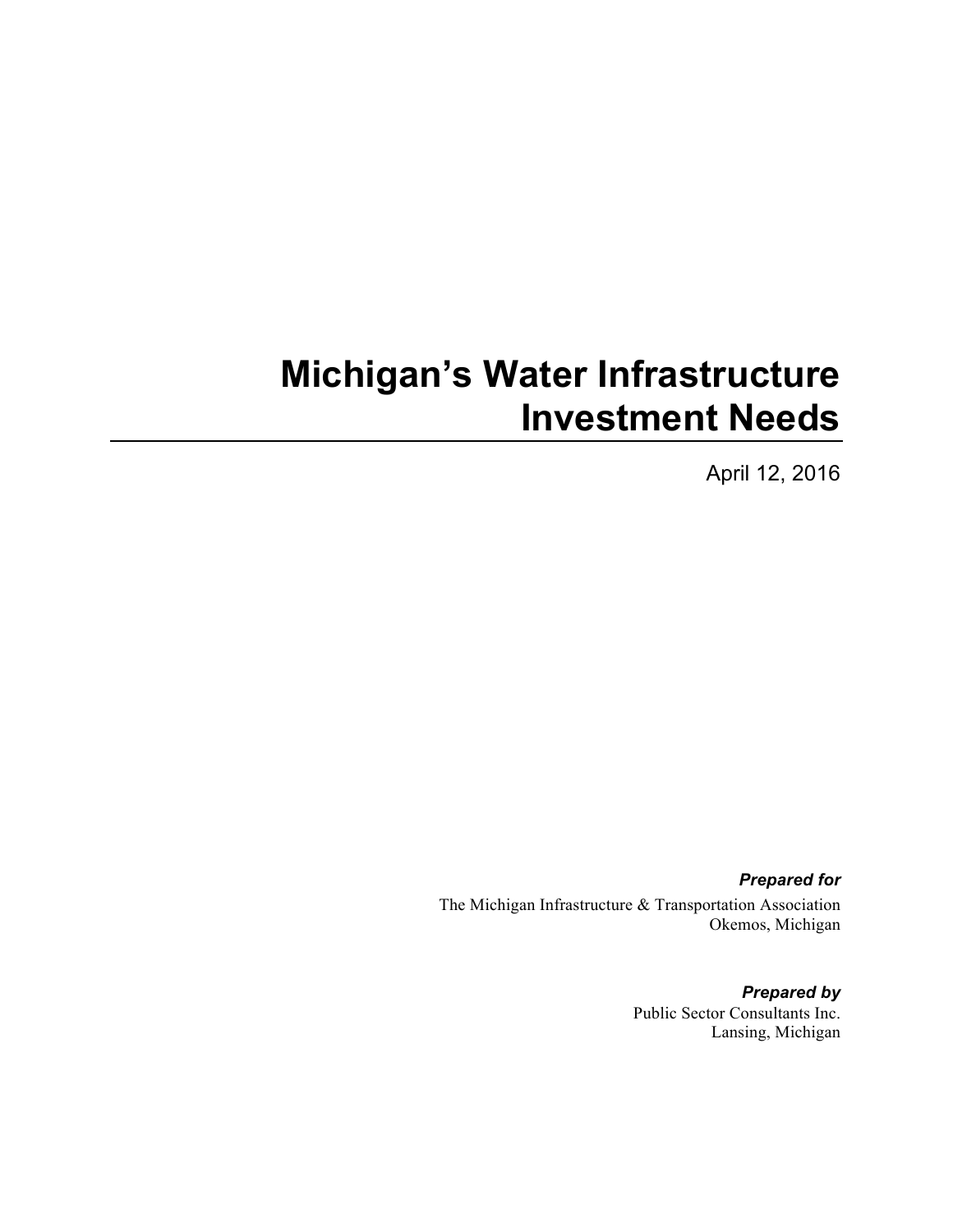## **Contents**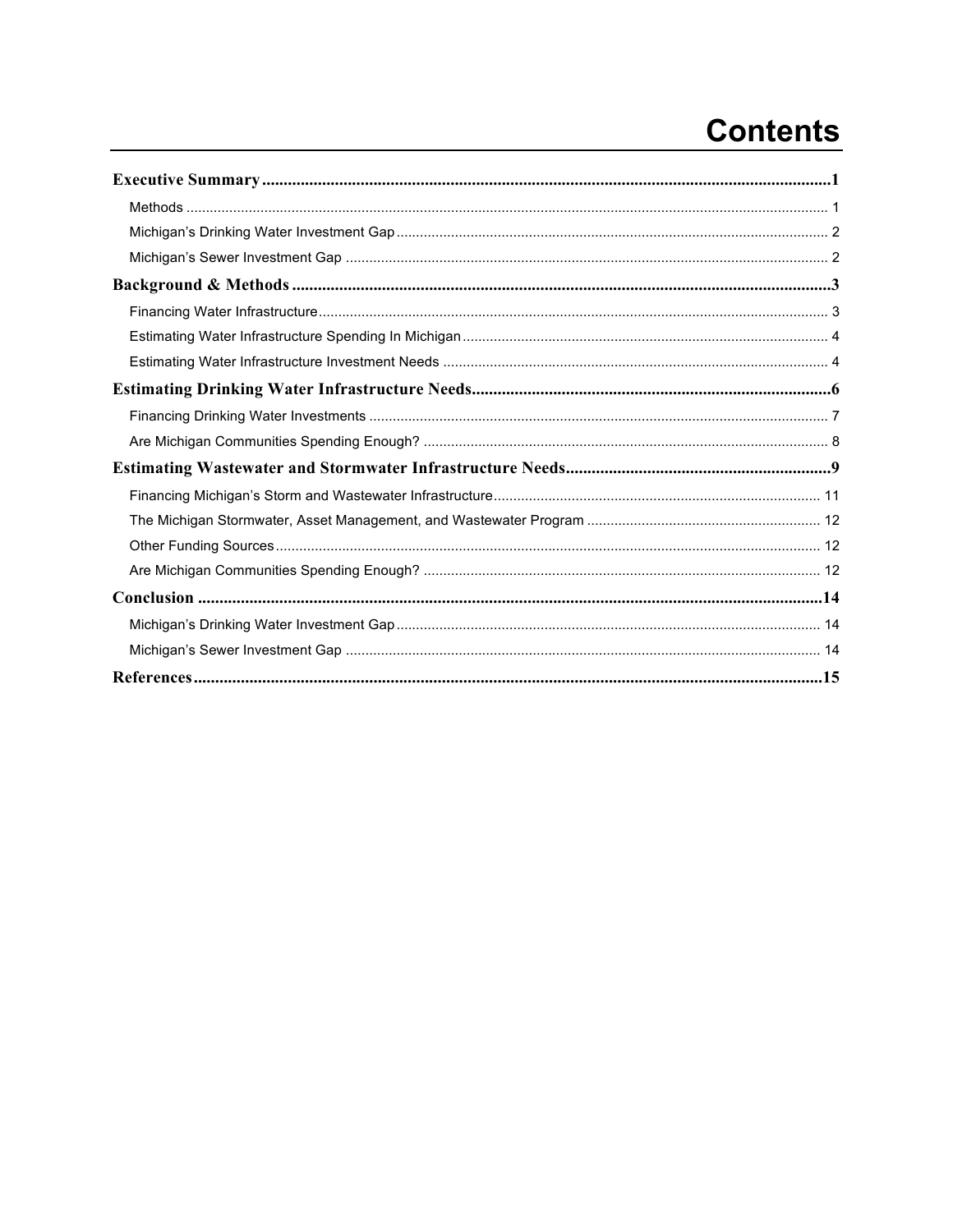The infrastructure that provides clean water is one of the most fundamental underpinnings of urban society. Yet, the systems that provide safe drinking water and treat and manage wastewater and stormwater largely operate out of sight and out of mind, only garnering the public's attention in times of crisis. For example, (1) the statewide power outages in 2003 that shut down major public water systems, (2) the 2014 forced shutdown of the city of Toledo's Great Lakes water system due to toxic algal blooms, (3) the recent crisis related to lead contamination when the city of Flint switched to using the Flint River as its drinking water source, (4) the 2014 flooding that forced shutdowns of five freeways and many other roads in southeast Michigan after a severe rainfall occurred, and (5) numerous contamination issues over the last several decades related to municipal and private drinking water supplies, have all highlighted how dependent the state's metropolitan areas are on water for drinking, cooking, manufacturing, waste transport, and fire suppression. An essential role of government, therefore, is to ensure that communities have reliable drinking water infrastructure systems that pump and convey water in significant quantities and with sufficient pressure to meet critical needs, and to maintain adequate infrastructure to safely transport and appropriately treat stormwater and wastewater. Failure to adequately plan for and sufficiently fund critical water infrastructure in Michigan can lead to major crises affecting tens of thousands, if not millions, of the state's residents.

Currently, about 75 percent of Michigan residents get their drinking water from 1,390 community water systems, and approximately 70 percent are served by 1,080 wastewater treatment systems (MDEQ 10/31/15). Most of these systems were built between 50 and 100 years ago, while some in the state's oldest cities date back to the 1800s. Many of these systems are fast approaching, or have already exceeded, their expected lifespan. Communities throughout Michigan, therefore, face the challenge of maintaining and updating old infrastructure that was designed and built to meet former, less strict requirements, but now must meet emerging, more stringent state and federal drinking water, wastewater, and stormwater standards.

To better understand the status of the state's water infrastructure, the Michigan Infrastructure & Transportation Association hired Public Sector Consultants (PSC) to (1) assess the level of water infrastructure investment needed to bring systems and facilities up to current standards, and (2) determine whether current investments by communities across the state are sufficient to meet the challenge. The analysis focuses only on capital investment needs for water infrastructure; it does not include an assessment of operations and maintenance  $(O\&M)$  expenses or debt services. If these expenses were included, the total costs—or necessary annual investment—would be significantly higher. Additionally, delaying needed capital improvements will likely increase emergency repair costs and further erode O&M monies needed to keep functional system components from deteriorating at faster rates.

#### **METHODS**

To conduct the analysis, PSC drew on many data sources that provide information on municipal spending and borrowing, state administered loan programs, and estimates of water infrastructure investment needs. To enable better comparisons, all figures were adjusted for inflation and are reported in 2015 dollars. A summary of our approach follows.

- To answer the question of how much is spent on drinking water and sewer infrastructure, we drew from the *U.S. Census Bureau Annual Surveys of State and Local Finances*, which provide revenue and expenditure data for states and municipalities. The reports include line items for capital outlays, or investments, in drinking water and sewerage infrastructure.
- To assess water infrastructure investment needs, we reviewed information collected by the U.S. Environmental Protection Agency (EPA). Every four years the EPA conducts two surveys that estimate (1) drinking water investment needs, and (2) wastewater and stormwater investment needs. While the surveys have similar goals, they use different methodologies, and thus have different strengths and weaknesses. Industry watchers regard both surveys as providing conservative estimates.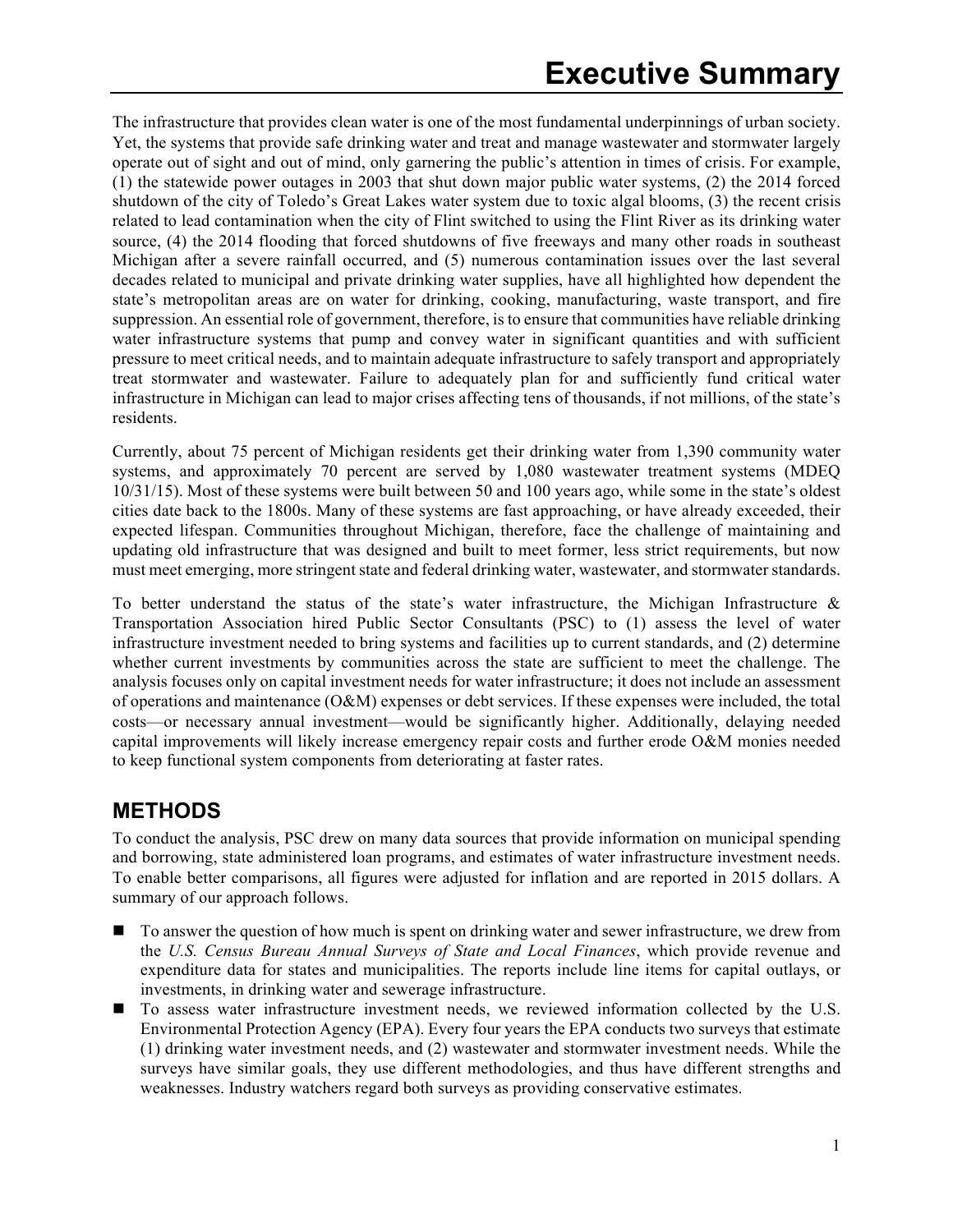- To account for the conservative nature of the EPA estimates, PSC evaluated different methods other organizations have used to quantify differences between the survey results and communities' true longterm investment needs.
- n For drinking water investment needs, we developed a range of estimates. The low end uses the results of the survey and adjusts them only for inflation. The high end of the range uses an adjustment factor developed by the EPA in 2002 that accounts for underreporting.
- n Wastewater and stormwater investment needs were only adjusted for inflation because the methods available for better estimating the full investment need all draw on outdated approaches that are no longer practical given the veracity of the most recent survey.
- **n** PSC then compared the estimates of water infrastructure investment needs with how much Michigan communities are currently spending to determine whether sufficient investments are being made.

#### **MICHIGAN'S DRINKING WATER INVESTMENT GAP**

Between 2004 and 2013, average annual investments in drinking water infrastructure were \$447 million. This compares to an estimated investment need of between \$731 million and \$1.01 billion on an average annual basis until 2030. According to these estimates, Michigan is underinvesting in its drinking water infrastructure by anywhere from \$284 to \$563 million each year.

These estimates represent the additional spending needed to continue to provide clean drinking water to Michigan residents and businesses and to meet the requirements of the Safe Drinking Water Act. These estimates draw on data that were developed before the Flint drinking water crisis and do not reflect the additional investment that will be needed to reestablish a safe drinking water supply in that area.

### **MICHIGAN'S SEWER INVESTMENT GAP**

Compared to drinking water estimates, stormwater and wastewater figures are much murkier. Unfortunately, there is not a comprehensive estimate that accurately reflects the total long term costs to ensure that Michigan communities are adequately managing wastewater and stormwater. EPA survey results suggest that Michigan's estimated investment need is approximately \$2.14 billion. However, because of significant under-reporting in the survey this estimate does not adequately reflect anticipated long-term costs. Furthermore, because the survey is skewed toward shorter-term needs it is not practical to generate estimates of investment need on an annual basis.

Census data show that between 2004 and 2013, communities in Michigan spent an average of \$691 million each year on wastewater and stormwater infrastructure. While this investment is significant, it is unlikely that it fully addresses Michigan's long-term needs, particularly for stormwater management. Of the investments made, many have followed consent orders to reduce or eliminate combined sewer overflows (CSOs), sanitary sewer overflows (SSOs), and wastewater treatment plant bypasses. As a result of these investments, the estimated need within this subcategory declined by 70 percent between 2004 and 2008. Unfortunately, due to the underreporting of large-scale projects in the 2012 EPA needs survey, it is impractical to estimate the percent change over this period.

Furthermore, the state's recent initiatives to collect additional information on sewer infrastructure through the Stormwater, Asset Management, and Wastewater (SAW) Program will provide a wealth of information regarding the condition of existing systems and help communities identify their long-term needs. Preliminary results from those initiatives suggest that Michigan communities are in need of significant investment in wastewater and stormwater infrastructure. Once more information becomes available, the state and communities can better evaluate how much additional funding may be necessary to ensure that wastewater and stormwater infrastructure are adequately funded.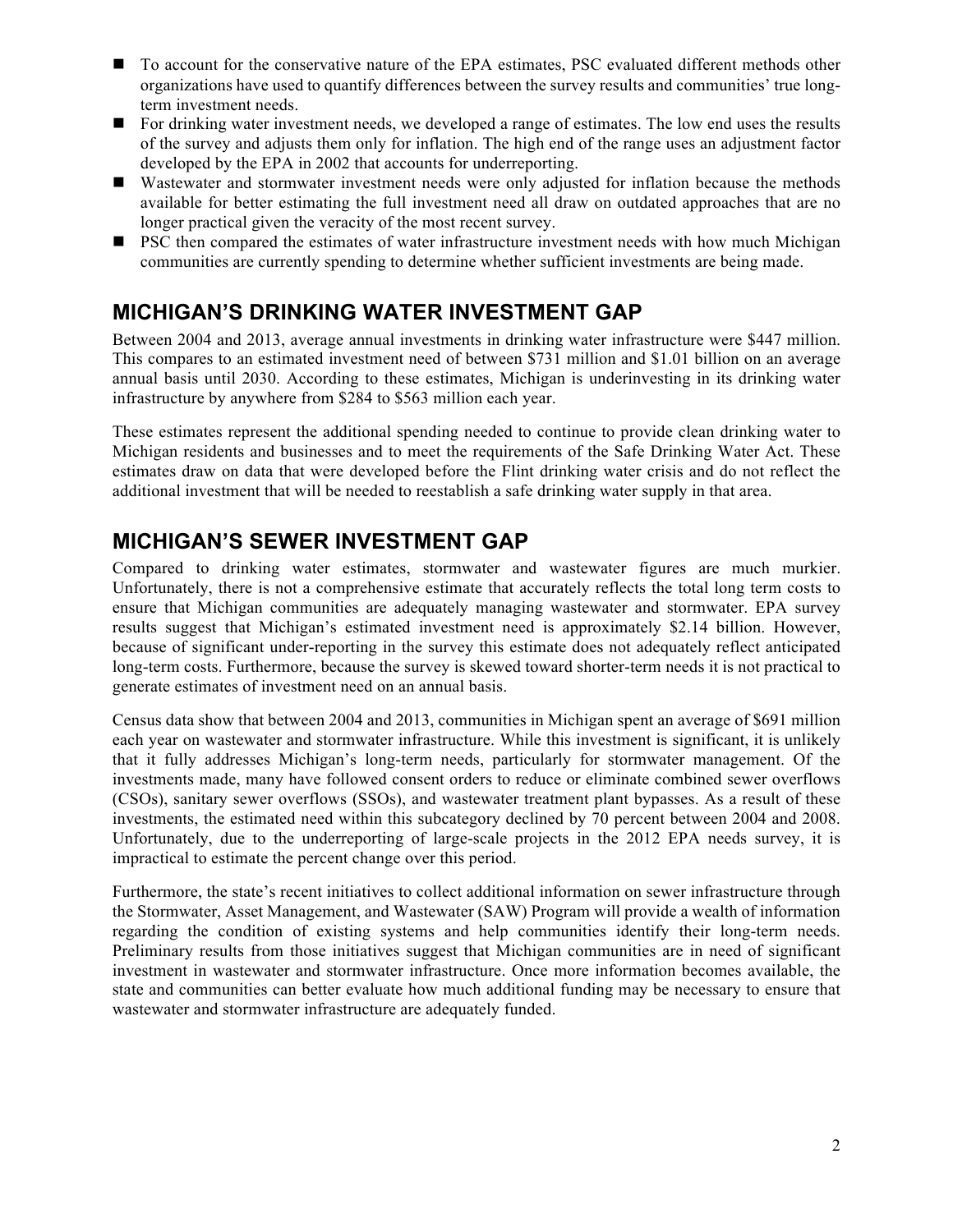The infrastructure that provides clean water is one of the most fundamental underpinnings of urban society. Yet, the systems that provide safe drinking water and treat and manage wastewater and stormwater largely operate out of sight and out of mind, only garnering the public's attention in times of crisis. For example, (1) the statewide power outages in 2003 that shut down major public water systems, (2) the 2014 forced shutdown of the city of Toledo's Great Lakes water system due to toxic algal blooms, (3) the recent crisis related to lead contamination when the city of Flint switched to using the Flint River as its drinking water source, (4) the 2014 flooding that forced shutdowns of five freeways and many other roads in southeast Michigan after a severe rainfall occurred, and (5) numerous contamination issues over the last several decades related to municipal and private drinking water supplies, have all highlighted how dependent the state's metropolitan areas are on water for drinking, cooking, manufacturing, waste transport, and fire suppression. An essential role of government, therefore, is to ensure that communities have reliable drinking water infrastructure systems that pump and convey water in significant quantities and with sufficient pressure to meet critical needs, and to maintain an adequate infrastructure to safely transport and appropriately treat stormwater and wastewater. Failure to adequately plan for and sufficiently fund critical water infrastructure in Michigan can lead to major crises affecting tens of thousands, if not millions, of the state's residents.

Currently, about 75 percent of Michigan residents get their drinking water from 1,390 community water systems, and approximately 70 percent are served by 1,080 wastewater treatment systems (MDEQ 10/31/15). Most of these systems were built between 50 and 100 years ago, while some in the state's oldest cities date back to the 1800s. Many of these systems are fast approaching, or have already exceeded, their expected lifespan. Communities throughout Michigan, therefore, face the challenge of maintaining and updating old infrastructure that was designed and built to meet former, less strict requirements, but now must meet emerging, more stringent state and federal drinking water, wastewater, and stormwater standards.

To better understand the status of the state's water infrastructure, the Michigan Infrastructure & Transportation Association hired Public Sector Consultants (PSC) to (1) assess the level of water infrastructure investment needed to bring systems and facilities up to current standards, and (2) determine whether current investment by communities across the state is sufficient to meet the challenge. The analysis focuses only on capital investment needs for water infrastructure; it does not include an assessment of operations and maintenance (O&M) expenses or debt services. If these expenses were included, the total costs—or necessary annual investment—would be significantly higher. Additionally, delaying needed capital improvements will likely increase emergency repair costs and further erode O&M monies needed to keep functional system components from deteriorating at faster rates.

### **FINANCING WATER INFRASTRUCTURE**

Beginning in the late 1960s, state and federal governments provided generous grants to local agencies to construct sanitary sewers and treatment plants. At the time, little thought was given to the dollars needed to upgrade and replace them as they approached the end of their useful life. So, while local capital investments in, and operating costs for, sanitary waste systems have increased steadily since 1970, the share of the costs picked up by state and federal governments has continued to diminish since the early 1980s. Since 1988, state and federal assistance for capital improvements to wastewater systems, with some exceptions, has been limited to subsidized loans from state revolving funds (SRF).

Due to the transition away from federal grants as a primary source of funding and the substantial capital investments required to update water infrastructure, communities now generally look to the lending market to finance their investments. Since this transition occurred, 90 percent of water infrastructure investments were financed through loans or bonds (EPA 2002). These loans have been supported through federal appropriations to capitalize state revolving loan funds for both drinking water and wastewater management. These funds require a 20 percent match, which Michigan provides through voter-approved bonds. The state's revolving loan funds provide low-cost, long-term loans to communities to help them cover the initial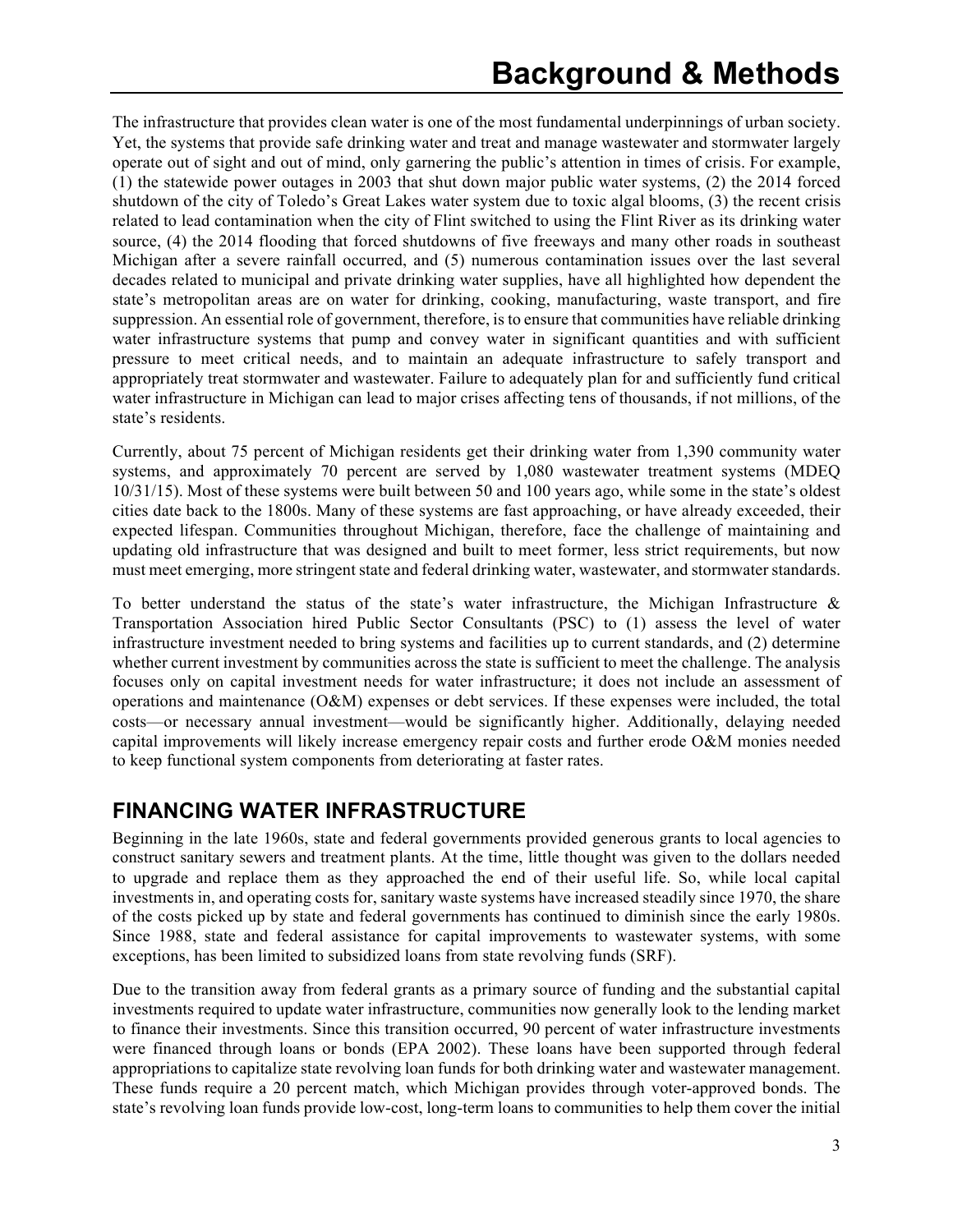costs associated with replacing and updating water infrastructure. Since they were created, Michigan's Clean Water and Drinking Water Revolving Loan Funds have provided over \$6.59 billion (in 2015 dollars) to supply residents with clean drinking water and manage the state's wastewater (MDEQ 2015a)<sup>1</sup>.

#### **ESTIMATING WATER INFRASTRUCTURE SPENDING IN MICHIGAN**

To estimate current spending, PSC started by looking at data from the U.S. Census Bureau. Each year, the bureau collects information from local and state governments on revenue and expenditures through its *Annual Survey of State and Local Finances*, including capital outlays for drinking water and sewerage infrastructure. Because a significant number of drinking water systems are privately owned, the estimates were adjusted to reflect private investment. The results of this analysis suggest that between 2004 and 2013, Michigan communities made an average annual investment of approximately \$1.14 billion in water infrastructure<sup>2</sup>.

To confirm this spending estimate, PSC obtained data collected by the Municipal Advisory Council of Michigan (MAC), which maintains records of outstanding bond debt held by Michigan communities. The MAC provided data for all open loans held by Michigan communities related to water and sewer infrastructure. Between 2009 and 2013, Michigan communities borrowed over \$4.56 billion for water and sewer infrastructure, or an average of about \$913 million each year<sup>3</sup>. (The MAC data do not identify whether the loans were for drinking water, stormwater, or sanitary wastewater projects.) Considering that the majority of large-scale water infrastructure projects are financed, the Census data and the MAC data should provide similar results. The minor differences between the Census data (\$1.14 billion) and the MAC data (\$913 million) may be attributed to multiple factors, including investments made by privately owned drinking water systems, investments made without financing, state and federal grants, delays between the year in which a community borrowed funds and when payments on projects actually began, and the use of different periods (fiscal versus calendar year) when conducting the analyses.

### **ESTIMATING WATER INFRASTRUCTURE INVESTMENT NEEDS**

The U.S. Environmental Protection Agency (EPA) conducts two surveys every four years that estimate (1) drinking water investment needs, and (2) wastewater and stormwater investment needs. The results of these surveys are used by the federal government to determine the share of federal appropriations that goes to each state's revolving loan funds to help finance water infrastructure investments. While the surveys have similar goals, they use different methodologies, and thus have different strengths and weaknesses.

The drinking water survey uses a statistical approach, collecting information from a representative sample of community drinking water systems, which is, in turn, modeled to estimate infrastructure investment needs at the state and national level. The wastewater and stormwater survey does not use a statistical approach and seeks to collect information from all communities on a voluntary basis.

Industry watchers regard both surveys as providing conservative estimates because they only seek to quantify infrastructure investments that would be eligible to receive financing through state revolving loan programs; other water infrastructure investments that extend beyond the purview of those programs are excluded. Additionally, the surveys provide conservative estimates because they have rigorous documentation requirements—such as a comprehensive description of the problem, specific pollution control measures that will be used, and detailed cost information determined either by engineers or through supplier estimates—that are not always met. Finally, estimates are regarded as being conservative simply because many communities use a shorter planning horizon than the EPA.

Over the years, many attempts have been made to quantify differences between the results of the surveys and communities' true long-term investment needs. Such attempts have been made by the American Water Works Association (AWWA), the Congressional Budget Office (CBO), the EPA, and the Water Infrastructure Network (WIN). To estimate water infrastructure investment needs at the national level, each organization has applied a different methodology. The AWWA and WIN reports yielded results that are on the higher end of the projected investment continuum, whereas the CBO and EPA reports developed a range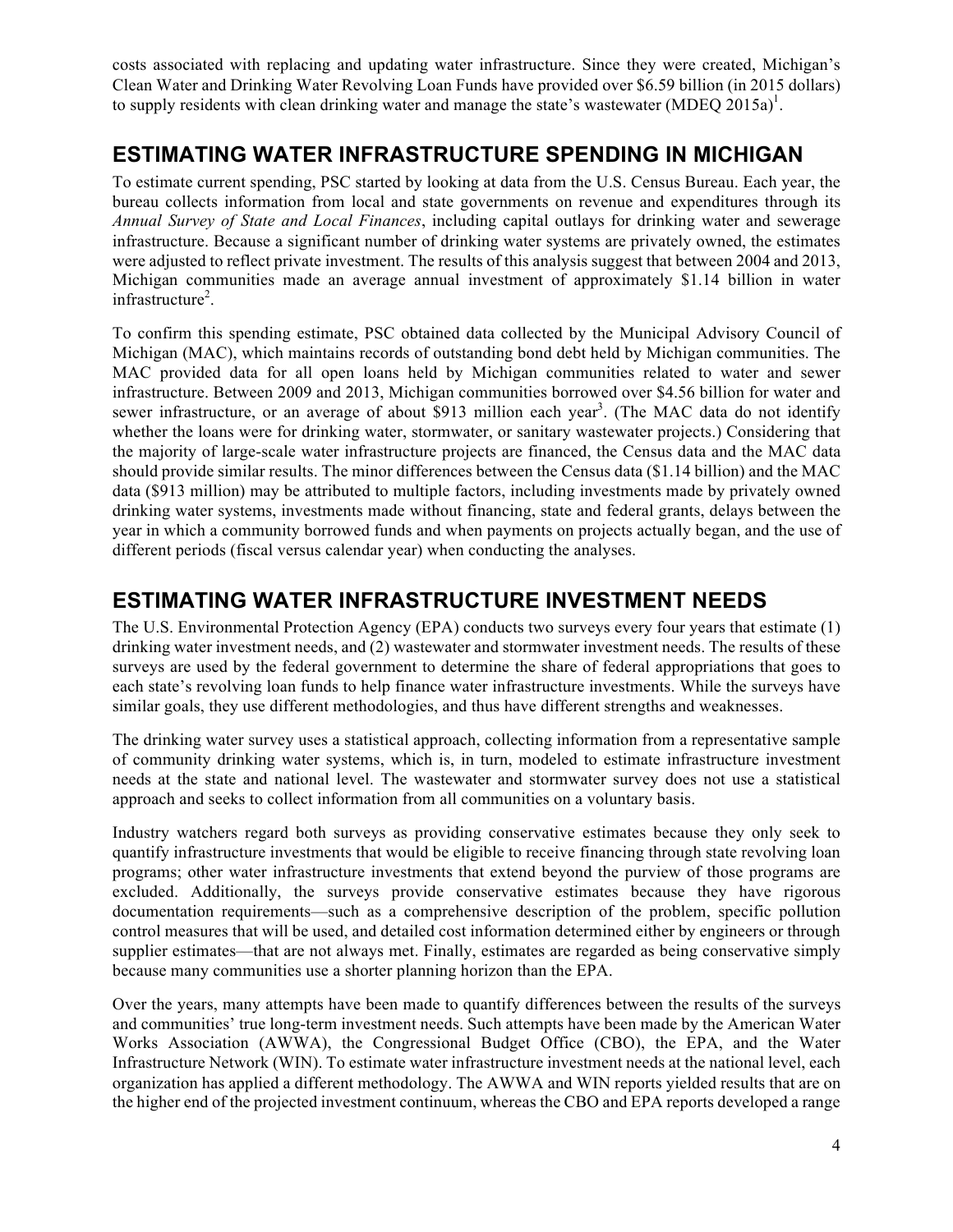of anticipated need using various sets of assumptions that would result in high- and low-case scenarios (Congressional Research Service 2010). Although the CBO and the EPA used different methodologies to determine investment needs, their studies yielded remarkably similar results. The CBO concluded that both their own and the EPA methodology produced reliable estimates for the purpose of developing a reasonable projection of long-term needs (Congressional Research Service 2010). Unfortunately, these studies have not provided state-specific results.

PSC evaluated each of these reports to determine whether they could be replicated or applied to estimates of Michigan's water infrastructure investment needs. The thorough documentation in EPA's 2002 method of adjusting the survey results made it possible to adapt and apply it to Michigan's drinking water estimates. However, due to differences in how the surveys are conducted and changes that have occurred since the adjustment method was developed in 2002, they no longer reflect conditions in Michigan for wastewater and stormwater investment needs. As a result, the only adjustments made in this analysis to the wastewater and stormwater estimates are for inflation. Throughout this report all figures are reported in 2015 dollars.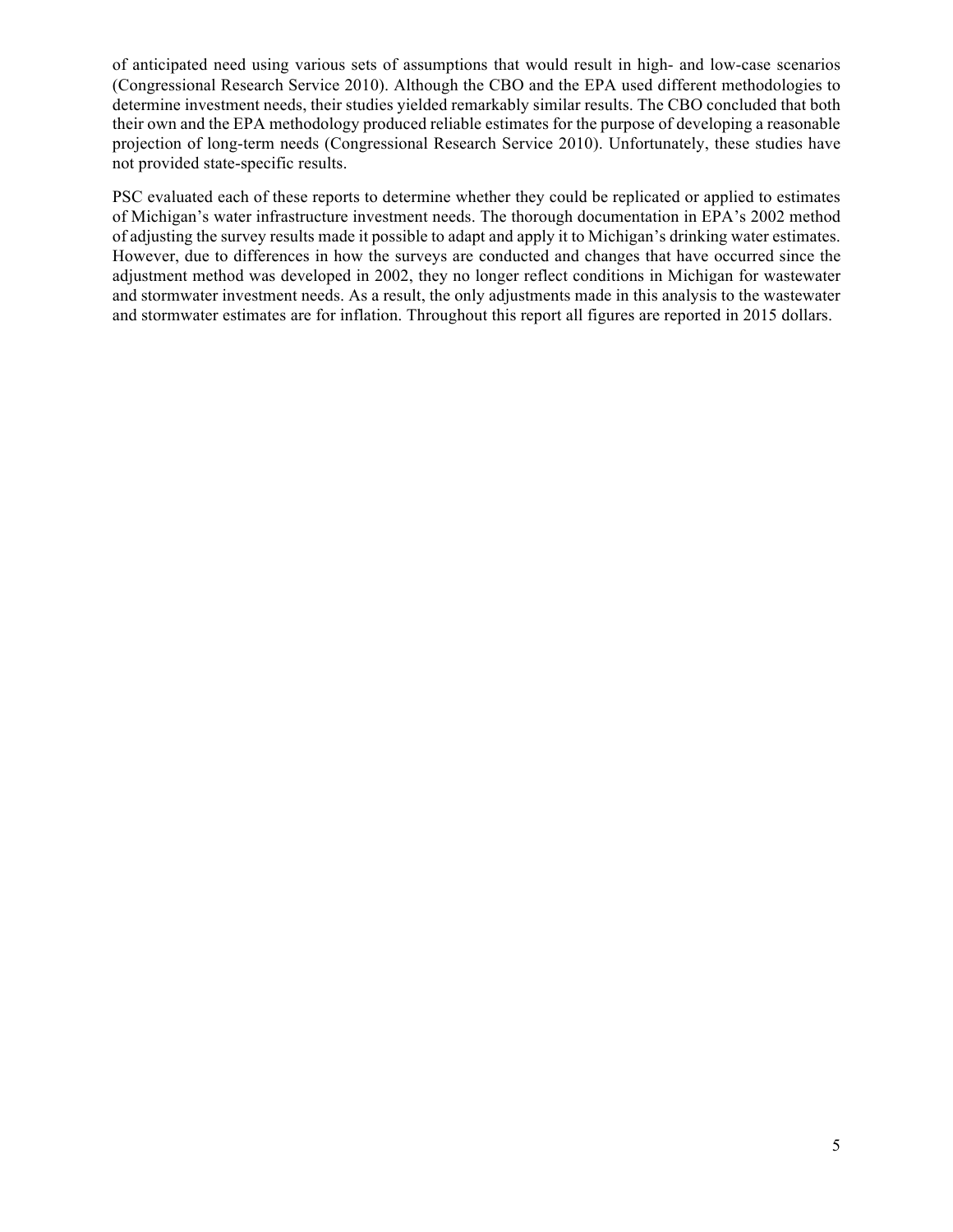## **Estimating Drinking Water Infrastructure Needs**

Every four years, the U.S. Environmental Protection Agency (EPA) conducts the *Drinking Water Infrastructure Needs Survey* (DWINS) to estimate the capital investments needed to meet Safe Drinking Water Act requirements. Through the survey, the EPA collects information from a subset of public drinking water systems in each state regarding their long-term investment needs. These results are then modeled to estimate drinking water investment needs on a state-by-state basis over a 20-year period within the following categories:

- $\blacksquare$  Distribution and transmission
- **n** Treatment
- Storage
- Source
- Other needs

The survey has been conducted five times since 1994, the most recent of which was conducted in 2011. The results of the survey are used to determine the proportion of federal appropriations allocated to each state for Drinking Water Revolving Loan Funds. While the DWINS is considered to be a comprehensive assessment of needs at the state and national level, it is generally thought to yield conservative estimates because needs are under-reported due to the rigorous documentation required to be included in the survey and because many communities use a shorter planning horizon than the 20-year survey period (EPA 2002).

In a 2002 analysis, the EPA developed a methodology to adjust its estimate for drinking water investment needs using results from the 1999 DWINS. The adjustment was based on data and information collected through site visits to 200 drinking water systems across the country. Drawing on this information, the EPA developed an adjusted estimate to better reflect long-term needs. Following this review, the next iteration of the DWINS saw estimated needs increase by more than 60 percent. This increase was attributed to growing security-related needs, the costs to comply with more stringent regulations, and a more comprehensive assessment of system needs that are used to model state and national needs (Congressional Research Service 2010). Considering the significant change in DWINS estimates, applying the 2002 adjustment factors to the surveys that followed may put estimated need at the higher end of the spectrum. However, the unadjusted survey is still considered by industry watchers to yield conservative results.

To account for these factors when estimating Michigan's drinking water investment needs, PSC used the DWINS estimate adjusted only for inflation as the low end of the range and applied the additional adjustment factors developed by EPA in 2002 as the high end of the range<sup>iv</sup>. This analysis suggests that Michigan would need to invest between \$14.61 and \$20.27 billion in drinking water infrastructure between 2011 and 2030, or between \$731 million and \$1.01 billion each year during this period. Exhibit 1 shows the results of the five DWINS investment estimates and the adjusted estimates.

| <b>Survey Period</b> | <b>DWINS Estimate (low)</b><br>2015 dollars, millions | <b>Adjusted Estimate (high)</b><br>2015 dollars, millions |
|----------------------|-------------------------------------------------------|-----------------------------------------------------------|
| Adjustment Factor    | Inflation only                                        | ~1.387                                                    |
| 2011-2030            | \$14,612.62                                           | \$20,267.87                                               |
| 2007-2026            | \$13,590.76                                           | \$18.850.54                                               |
| 2003-2022            | \$14,627.28                                           | \$20,288.20                                               |
| 1999-2018            | \$9.695.47                                            | \$13,447.73                                               |
| 1994-2014            | \$6,927,26                                            | \$9,608.19                                                |

**EXHIBIT 1.** Estimated Drinking Water Infrastructure Investment Needs in Michigan

Source: PSC calculated these figures using data from EPA Drinking Water Infrastructure Needs Surveys; the Clean Water and Drinking Water Infrastructure Gap Analysis report (EPA 2002); and the Bureau of Labor Statistics Consumer Price Index Inflation Calculator. All estimates have been adjusted to 2015 dollars.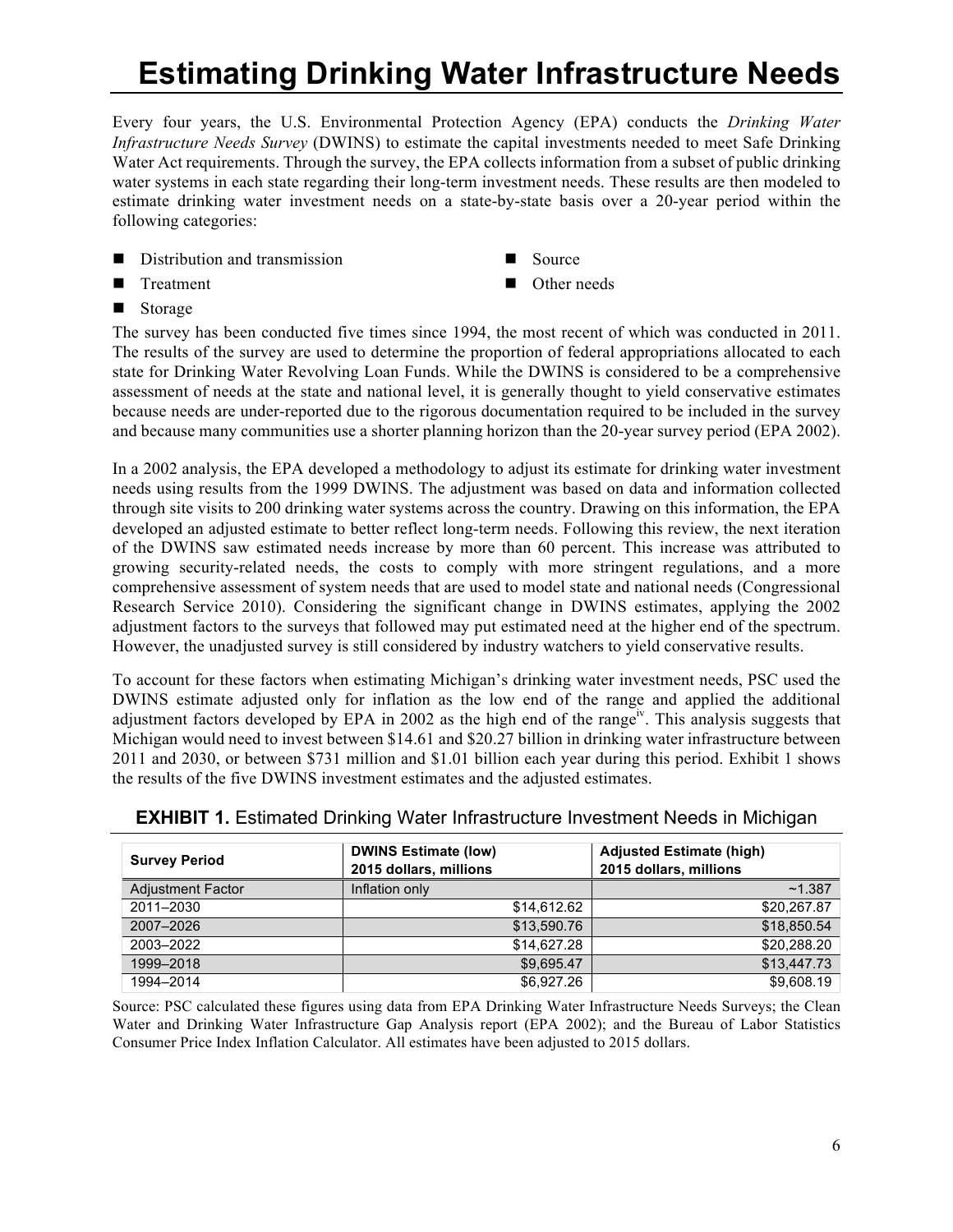#### **FINANCING DRINKING WATER INVESTMENTS**

The results of the DWINS are used to determine the amount of federal appropriations allocated to each state's Drinking Water Revolving Fund (DWRF). These funds are a significant source of financing for drinking water infrastructure projects. Since it was created, the Michigan DWRF has issued more than 275 loans totaling over \$857 million (MDEQ 2015a). When adjusted for inflation, the total loan value is \$1.02 billion in 2015 dollars.

The U.S. Census Bureau *Annual Surveys of State and Local Finances* data series provides information on capital outlays made by the government for drinking water infrastructure; however, many drinking water systems in Michigan are privately owned. In 2002, the EPA estimated that one-third of households were served by privately owned systems (EPA 2002). To account for these systems, Public Sector Consultants (PSC) increased the capital outlay figures by one-third. Adjusting capital outlay data for inflation and to reflect private investment suggests that between 2004 and 2013, Michigan communities made an average annual investment of \$447 million in drinking water infrastructure.

Exhibit 2 shows Michigan's DWRF loans and the adjusted capital outlays for drinking water infrastructure over time. Comparing the drinking water capital outlay and the DWRF loan data suggests that significantly more money is invested in drinking water infrastructure than is financed through the revolving loan fund.



**EXHIBIT 2.** Drinking Water Capital Outlays and Revolving Loans in Michigan

Source: PSC calculated these figures using data from the U.S. Census Bureau, State and Local Finances (as complied by the Urban Institute); the Michigan Department of Environmental Quality, State Revolving Loan Fund; and the Bureau of Labor Statistics Consumer Price Index Inflation Calculator. All estimates have been adjusted to 2015 dollars. Census data are not available for 2001 and 2003.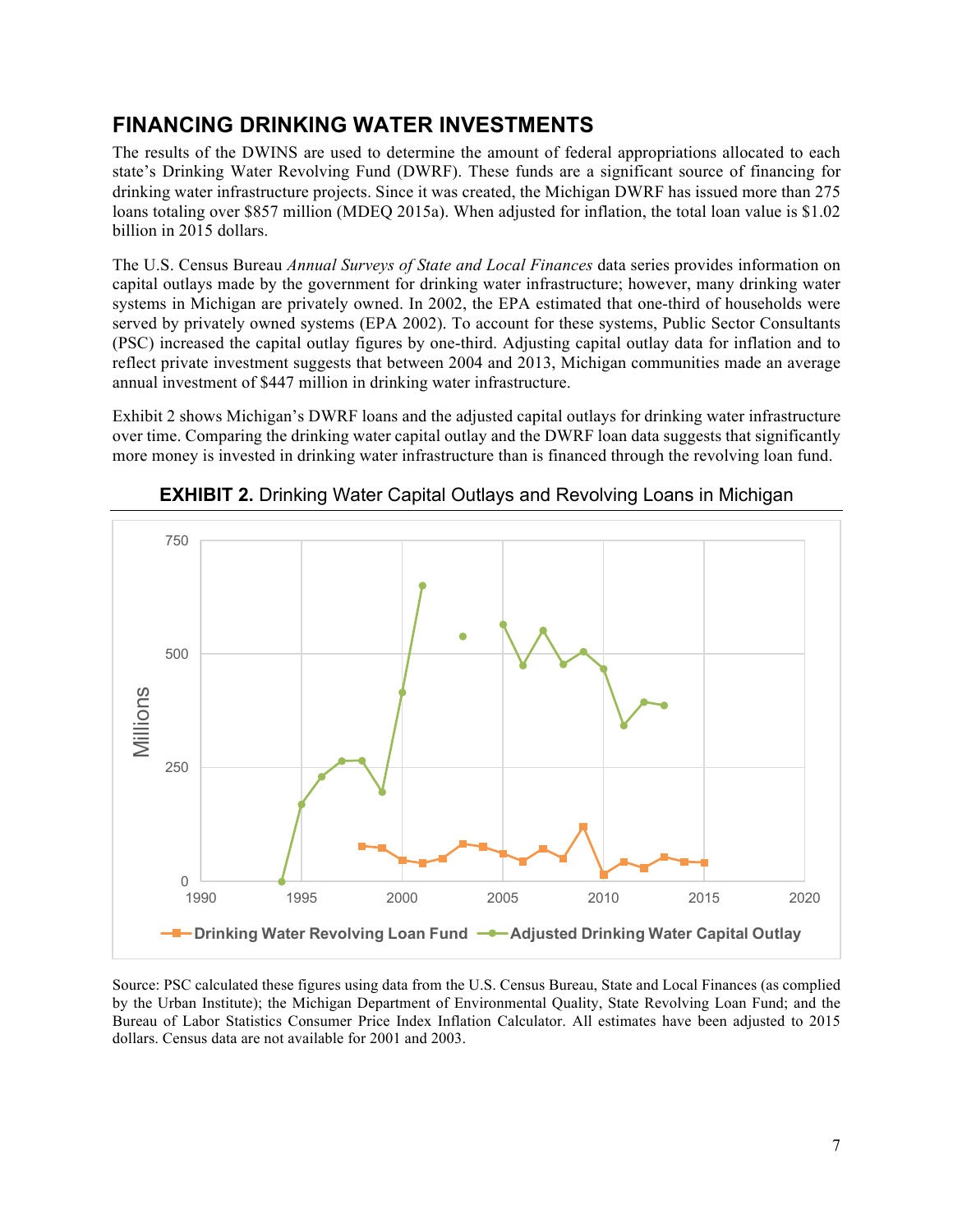#### **ARE MICHIGAN COMMUNITIES SPENDING ENOUGH?**

Between 2004 and 2013, average annual investments in drinking water infrastructure were \$447 million. This compares to an estimated investment need of between \$731 million and \$1.01 billion on an average annual basis. According to these estimates, Michigan is underinvesting in its drinking water infrastructure by anywhere from \$284 to \$563 million each year. These estimates represent the additional spending needed to continue to provide clean drinking water to Michigan residents and businesses and to meet the requirements of the Safe Drinking Water Act. These estimates draw on data that were developed before the Flint drinking water crisis and do not reflect the additional investment that will be needed to reestablish a safe drinking water supply in that area.



**EXHIBIT 3.** Drinking Water Investment Needs and Capital Outlays

Source: PSC calculated these figures using data from the 1994, 1999, 2003, 2007, and 2011 EPA Drinking Water Infrastructure Needs Survey; the Clean Water and Drinking Water Infrastructure Gap Analysis report (EPA 2002); the U.S. Census Bureau, State and Local Finances (as compiled by the Urban Institute); and the Bureau of Labor Statistics Consumer Price Index Inflation Calculator. All estimates have been adjusted to 2015 dollars. Census data are not available for 2001 and 2003.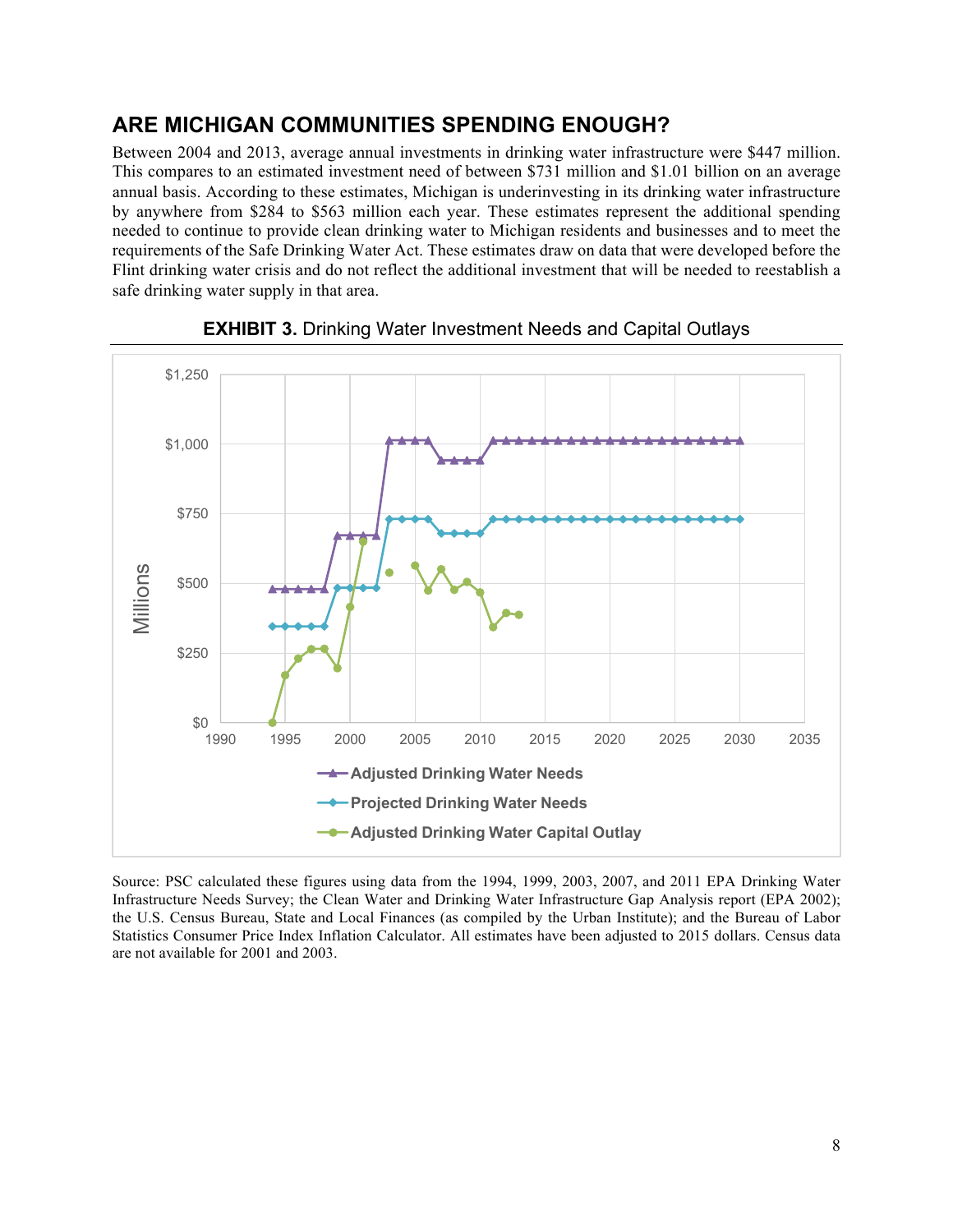### **Estimating Wastewater and Stormwater Infrastructure Needs**

Every four years, the U.S. Environmental Protection Agency (EPA) conducts the *Clean Watersheds Needs Survey* (CWNS) to estimate the infrastructure investment needed to meet Clean Water Act water quality requirements. To complete the estimate, the EPA coordinates with states and local governments to collect information on capital investment needs for up to 20 years. The results of the survey are used to determine the percentage of federal appropriations allocated to state-administered Clean Water State Revolving Funds. In Michigan, the fund is most commonly referred to as the State Revolving Fund or the SRF.

The EPA works with states and local jurisdictions to collect information about investment needs for publicly owned systems in the following categories:

- Wastewater treatment (including secondary and advanced treatment)
- $\blacksquare$  Pipe replacement
- $\blacksquare$  Installation of new pipes
- Combined sewer overflow correction
- $\blacksquare$  Stormwater management

The most recent CWNS was conducted in 2012 and the results were released in January 2016. While its purpose is similar to the drinking water survey, the CWNS uses a different methodology. Rather than developing a statistical sampling method in which a subset of communities report their long-term investment needs, all communities are encouraged to submit information on a voluntary basis. As a result, there is wide variation in the participation rates of individual communities. The majority of communities for which information is available are frequently those that expect to seek financing through the SRF, while communities that may look to the open bond market to finance investments are less likely to participate. This approach fits the goals of the program to determine how much money is needed to finance projects through state revolving funds, but it does not accurately portray all wastewater and stormwater investment needs. Furthermore, the CWNS is considered to provide conservative results for the following reasons (EPA 2002 and 2016):

- To be included in the survey, infrastructure needs must be rigorously documented, a requirement that not all communities meet for all projects.
- n Reported needs are documented through capital improvement plans, which reflect investments that communities *can* make within the confines of municipal budgets. As a result, reported needs reflect what communities can currently afford and do not fully address the scope of investments that *should* be made.
- While investment needs are collected for up to 20 years, most communities use a shorter planning horizon. As a result, the majority of reported needs are those that communities expect to complete within approximately five years.
- The survey focuses on compliance with the Clean Water Act to control water pollution and does not fully capture the range of investments made by communities for other purposes, such as flood control.

The 2012 CWNS estimates that Michigan will need to spend \$2.14 billion. Exhibit 4 shows the results of the six most recent investment needs estimates.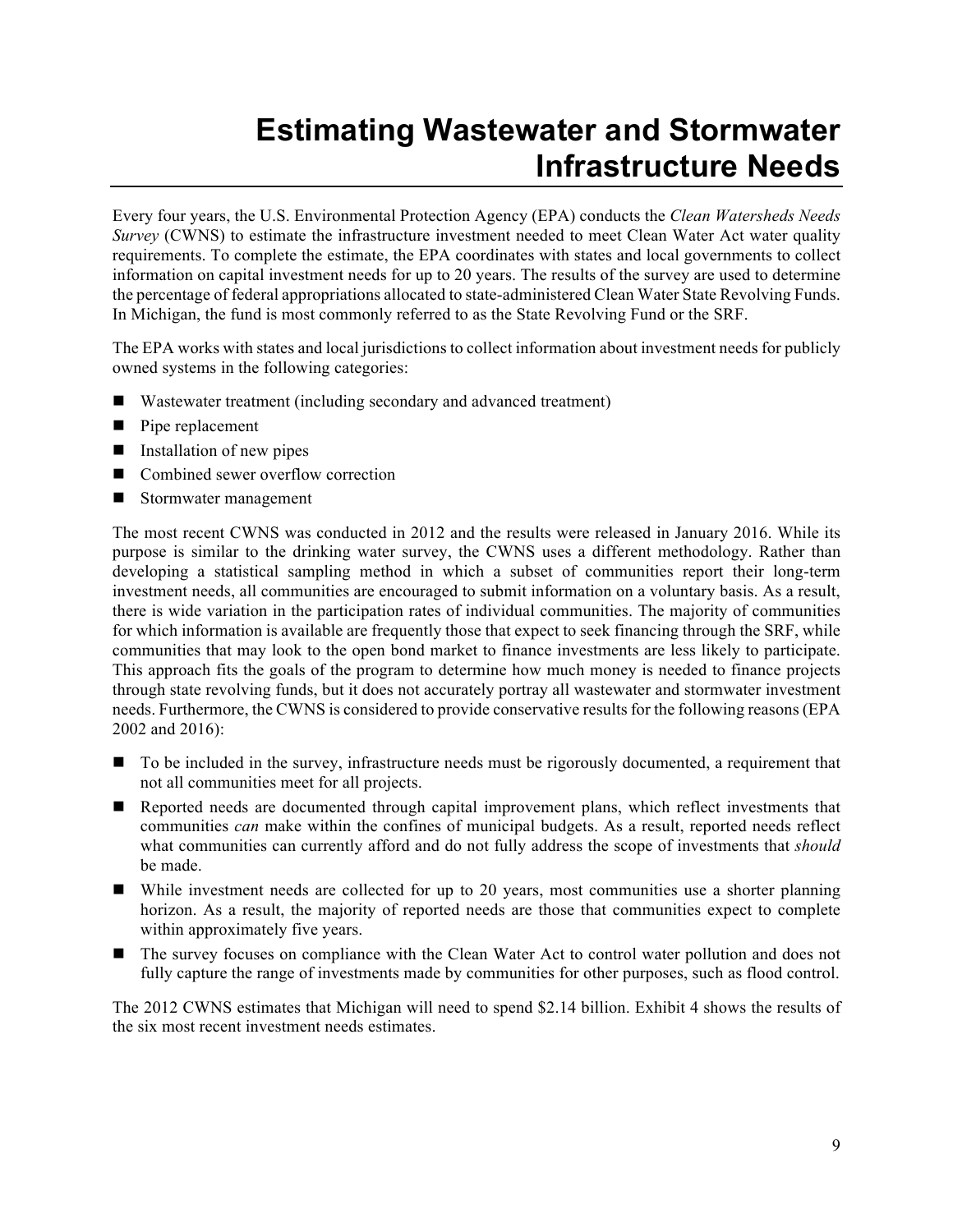| <b>Survey Year</b> | <b>CWNS Estimate (2015 dollars, millions)</b> |
|--------------------|-----------------------------------------------|
| 2012               | \$2,144.15                                    |
| 2008               | \$4,105.68                                    |
| 2004               | \$7,576.70                                    |
| 2000               | \$5,654.30                                    |
| 1996               | \$7,799.56                                    |
| 1992               | \$6,264.92                                    |

#### **EXHIBIT 4.** Estimated Stormwater and Wastewater Investment Needs in Michigan

Source: PSC calculated these figures using data from the EPA Clean Watersheds Needs Surveys; and the Bureau of Labor Statistics Consumer Price Index Inflation Calculator. All estimates have been adjusted to 2015 dollars.

Unlike the drinking water estimates that are modeled over a 20-year period, the CWNS is skewed toward shorter-term needs. However, because the estimate includes many short-term needs and some long-term needs, it is not practical to generate an annual estimated investment need from the CWNS estimate or to compare such a figure to annual spending to determine whether communities are making appropriate investments in wastewater and stormwater infrastructure; the results simply do not include enough information to determine investment timelines. While attempts have been made to adjust these estimates, the most recent survey results reflect significant under-reporting from Michigan. For example, the Michigan Department of Environmental Quality (MDEQ) Revolving Loan program, which collaborates with the EPA to generate estimates, noted that Michigan was not able to meet EPA's requirements to include over \$1 billion in additional needs for Lansing and Detroit alone due to the timing of the survey period (MDEQ  $01/14/16$ ). Due to such significant under-reporting, the adjustment factors that were developed using previous versions of the survey no longer provide meaningful results.

Furthermore, the CWNS estimate provides information on *community* wastewater treatment system needs but does not reflect additional investments needed for *onsite* wastewater treatment systems (septic systems). Approximately 30 percent of Michigan's homes and businesses are serviced by onsite wastewater treatment systems rather than municipal treatment systems (MOGL 2015). These 1.3 million onsite systems can provide effective treatment when they are properly installed and maintained. However, there is a growing body of evidence that suggests that some of these systems are contributing sewage to the environment. For example, a study lead by Michigan State University found that 100 percent of 64 waterbodies sampled in the Lower Peninsula tested positive for human sewage and demonstrated that sewage levels increased as the density of septic systems increased (Verhougstraete et al 2014). This suggests that a significant portion of onsite systems are not functioning properly and, as a result, are contributing sewage and bacteria to Michigan's waterways. This is one of many factors prompting the MDEQ to develop a new statewide Bacterial Total Maximum Daily Load. This standard would set limits on how much bacteria could be introduced into a waterway and meet the water quality standards set through the Clean Water Act.

To address these concerns, some property owners may need to install new onsite wastewater treatment systems. In other instances, communities may find it more cost effective to take a community-wide approach and install new community wastewater collection and treatment systems. While investments needs for onsite systems are not included in the EPA CWNS estimate, the information was collected separately for other purposes. Michigan documented over \$1 billion in onsite wastewater treatment system investment needs over a 20-year period (MDEQ 01/14/16).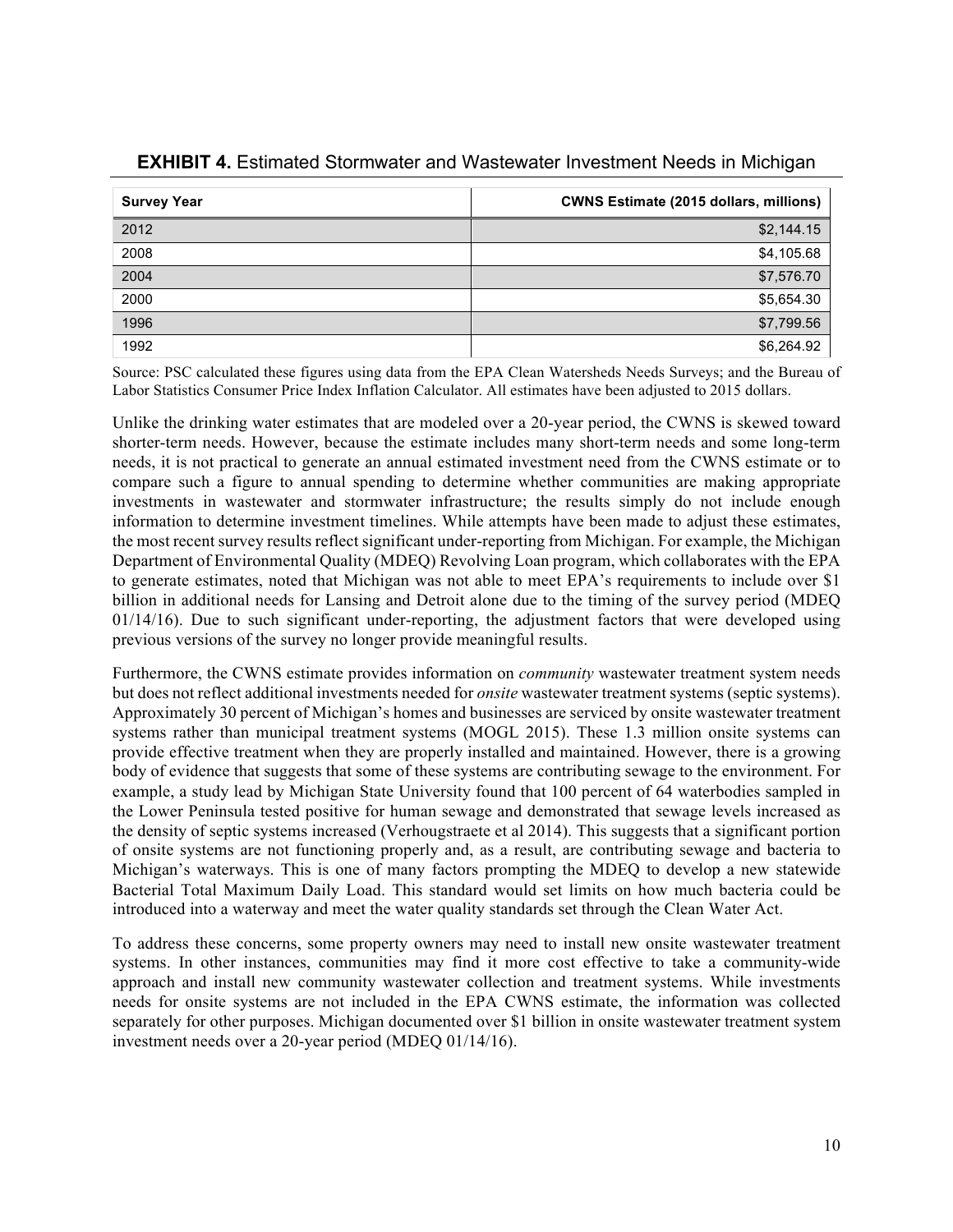#### **FINANCING MICHIGAN'S STORM AND WASTEWATER INFRASTRUCTURE**

The results of the CWNS are used to determine federal appropriations to capitalize Michigan's SRF, which is a primary financing source for wastewater infrastructure investments in the state. Since it was created, the Michigan SRF has issued over 550 loans totaling more than \$4.46 billion (MDEQ 2015a). When adjusted for inflation, the total loan value is over \$5.57 billion in 2015 dollars.

Since its inception, the SRF has been a significant resource to help communities finance wastewater treatment projects. However, the program focuses on projects that address water quality (e.g. pollution control) rather than water quantity (e.g. stormwater management and flood control). The funding through the SRF represents only a portion of the water management needs that communities face. Additionally, because market interest rates for municipal bonds have been near historical lows, many communities financed infrastructure investments through the open bond market.

The U.S. Census Bureau collects information from local and state governments on revenue and expenditures through its *Annual Survey of State and Local Finances*. The Census data parses municipal spending for sewerage capital outlays and operations and maintenance (O&M) expenses. These figures include loans and grants received from the state and other sources. Adjusting the spending data for inflation suggests that between 2004 and 2013, Michigan communities made an average annual investment of \$691 million in wastewater and stormwater infrastructure. Exhibit 5 shows annual SRF loan amounts and capital outlays for wastewater and stormwater projects.



**EXHIBIT 5.** Clean Water Capital Outlays and Revolving Loans in Michigan

Source: PSC calculated these figures using data from the U.S. Census Bureau, State and Local Finances (as compiled by the Urban Institute); the Michigan Department of Environmental Quality, State Revolving Loan Fund; and the Bureau of Labor Statistics Consumer Price Index Inflation Calculator. All estimates have been adjusted to 2015 dollars. Census data are not available for 2001 and 2003.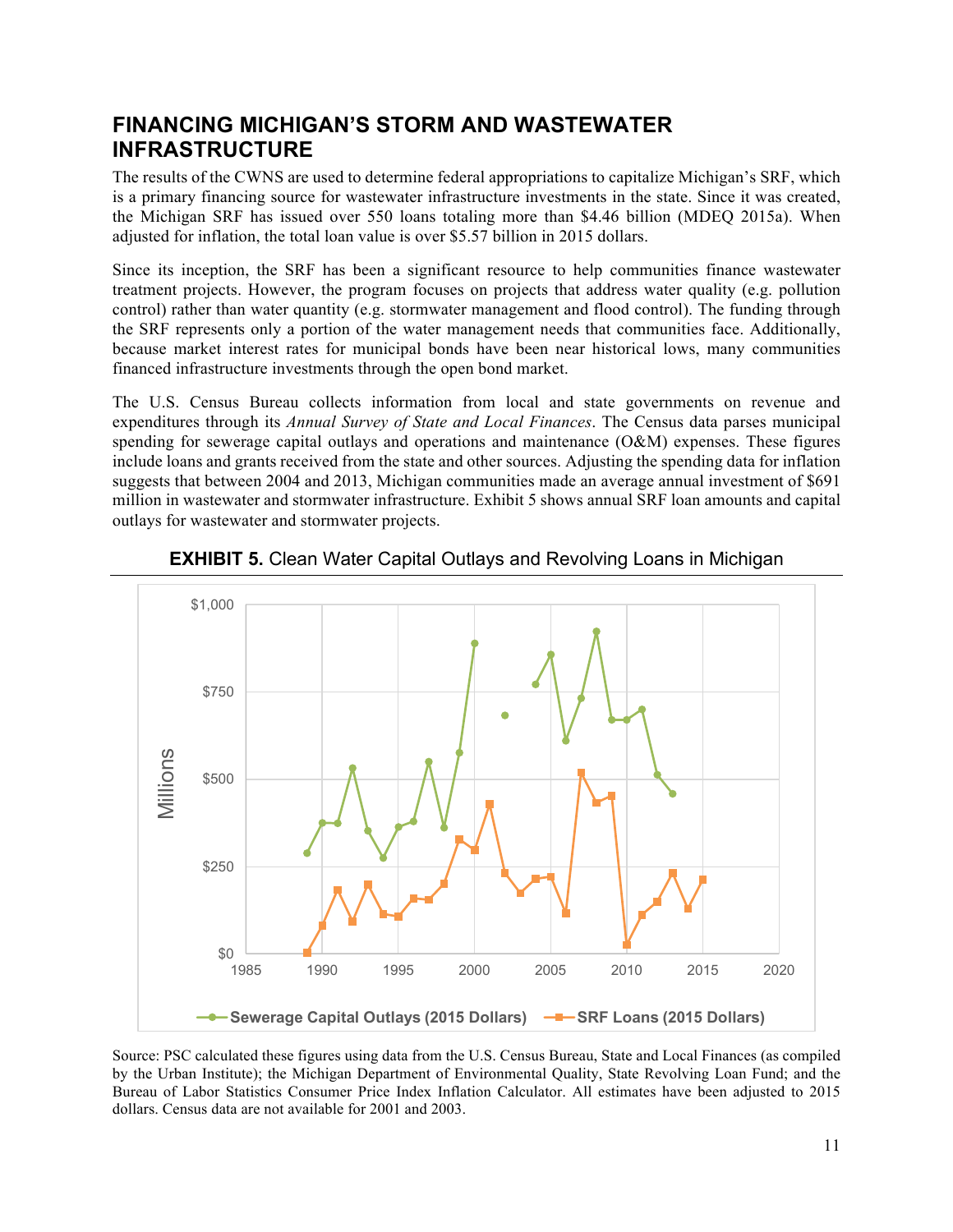Exhibit 5 demonstrates that communities consistently spend significantly more on stormwater and wastewater infrastructure than is financed through the SRF. Unfortunately, the Census spending data do not differentiate between capital outlays for pollution prevention to control combined sewer overflows (CSOs), sanitary sewer overflows (SSOs), and wastewater treatment plant bypasses, and other stormwater management investments. However, the majority of the investments have likely focused on pollution prevention activities that meet Clean Water Act requirements, whereas less funding has been dedicated to stormwater management.

#### **THE MICHIGAN STORMWATER, ASSET MANAGEMENT, AND WASTEWATER PROGRAM**

To establish an additional funding source for stormwater management, and to assist communities with better identifying long-term stormwater and wastewater infrastructure investment needs, the MDEQ launched the Stormwater, Asset Management, and Wastewater (SAW) Program in 2013. The SAW program provides grants to develop:

- Stormwater and wastewater asset management plans
- $\blacksquare$  Stormwater management plans
- Sewage collection and treatment plans

The SAW Program also provides low interest loans to support construction projects identified through such planning documents. The state has allocated \$450 million to the program, which will be disbursed over multiple years. In its first year of existence, the SAW program received 673 applications totaling \$541 million in requests. The state awarded \$97 million in FY 2014 and again in FY 2015 to support these projects (MDEQ 2015b). The first series of planning projects are scheduled to be completed by the end of 2016. They should provide a much better assessment of the current condition of wastewater and stormwater infrastructure and help communities develop long-term asset management plans that will enable communities to maximize their resources and make appropriate investments in wastewater and stormwater management. Aggregating these results to a statewide level would, in turn, provide a more accurate picture of the state's long-term investment needs.

### **OTHER FUNDING SOURCES**

In addition to the SRF and the SAW program, many other smaller sources of funding are available to support stormwater and wastewater infrastructure investments in Michigan. For example, the United States Department of Agriculture (USDA) Rural Development is a place where communities—at least rural ones—can obtain financing for water infrastructure. Between 2009 and 2014, this agency provided approximately \$447 million in loans and \$166 million in direct funds to Michigan communities through its Water and Waste program (USDA 2014).

Another significant source of funding was the Rouge River National Wet Weather Demonstration Project a federally supported initiative designed to demonstrate alternative approaches to stormwater and wastewater management in urban watersheds highly affected by wet weather. From 1992 to 2014, this initiative provided over \$150 million in federal grants to support combined sewer overflow (CSO) and sanitary sewer overflow (SSO) corrective actions in southeast Michigan (Wayne County 11/24/2015).

#### **ARE MICHIGAN COMMUNITIES SPENDING ENOUGH?**

Compared to drinking water estimates, stormwater and wastewater figures are much murkier. Unfortunately, there is not a comprehensive estimate that accurately reflects the total long term costs to ensure that Michigan communities are adequately managing wastewater and stormwater. EPA survey results suggest that Michigan's estimated investment need is approximately \$2.14 billion. However,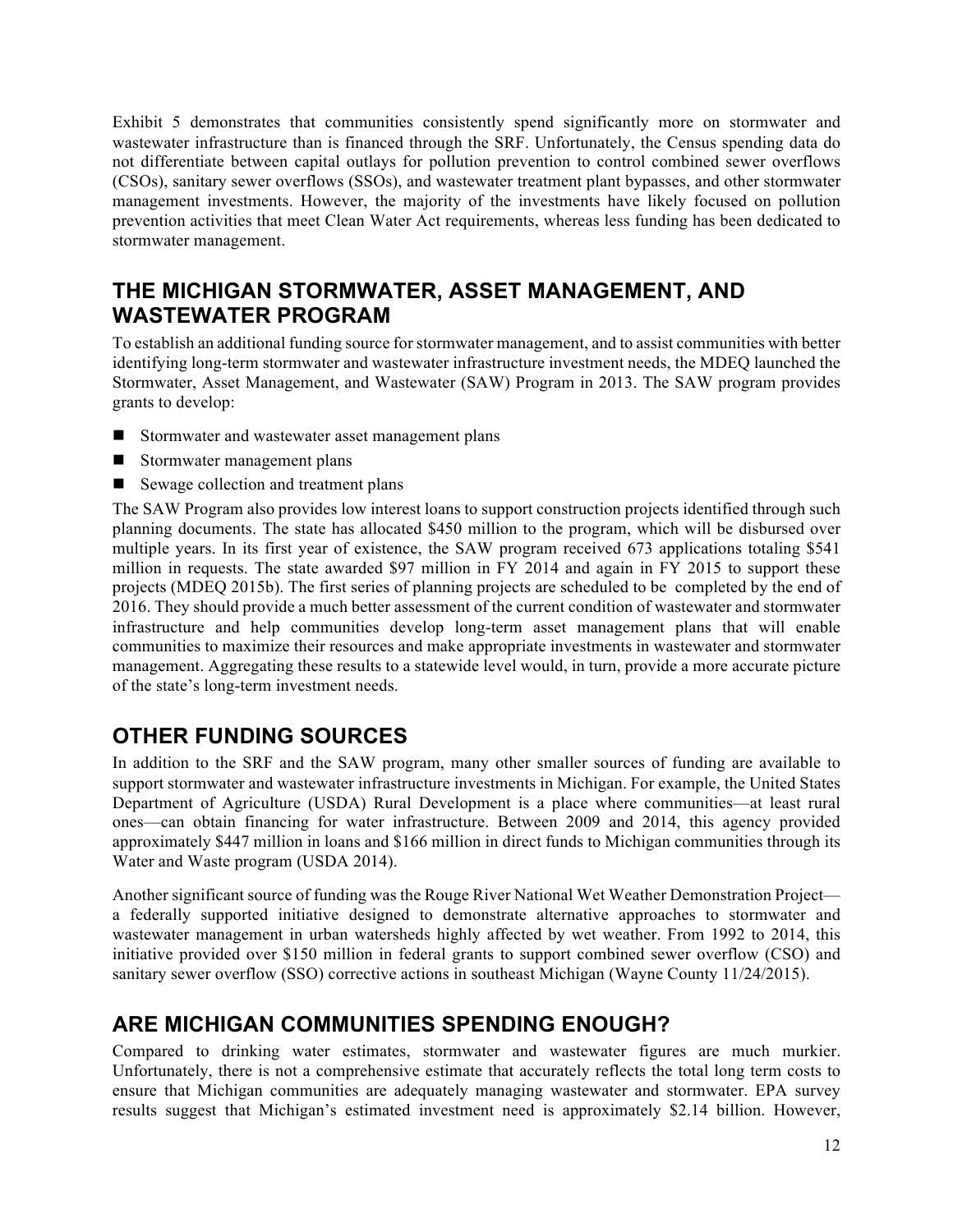because of significant under-reporting in the survey this estimate does not adequately reflect anticipated long-term costs. Furthermore, because the survey is skewed toward shorter-term needs but still allows for some longer-term needs, it is not practical to generate estimates of investment need on an annual basis.

Census data show that between 2004 and 2013, communities in Michigan spent an average of \$691 million each year on wastewater and stormwater infrastructure. While this investment is significant, it is unlikely that it fully addresses Michigan's long-term needs, particularly for stormwater management. Of the investments made, many have followed consent orders to reduce or eliminate CSOs, SSOs, and wastewater treatment plant bypasses. As a result of these investments, the estimated need within this subcategory declined by 70 percent between 2004 and 2008. Unfortunately, due to the underreporting of large-scale projects in the 2012 EPA needs survey, it is impractical to estimate the percent change over this period.

The SAW Program will provide a wealth of information regarding the condition of existing systems and help communities identify their long-term needs. Preliminary results from this work suggest that Michigan communities are in need of significant investment in stormwater. Once more information becomes available, the state and communities can better evaluate how much additional funding may be necessary to ensure that wastewater and stormwater infrastructure are adequately funded.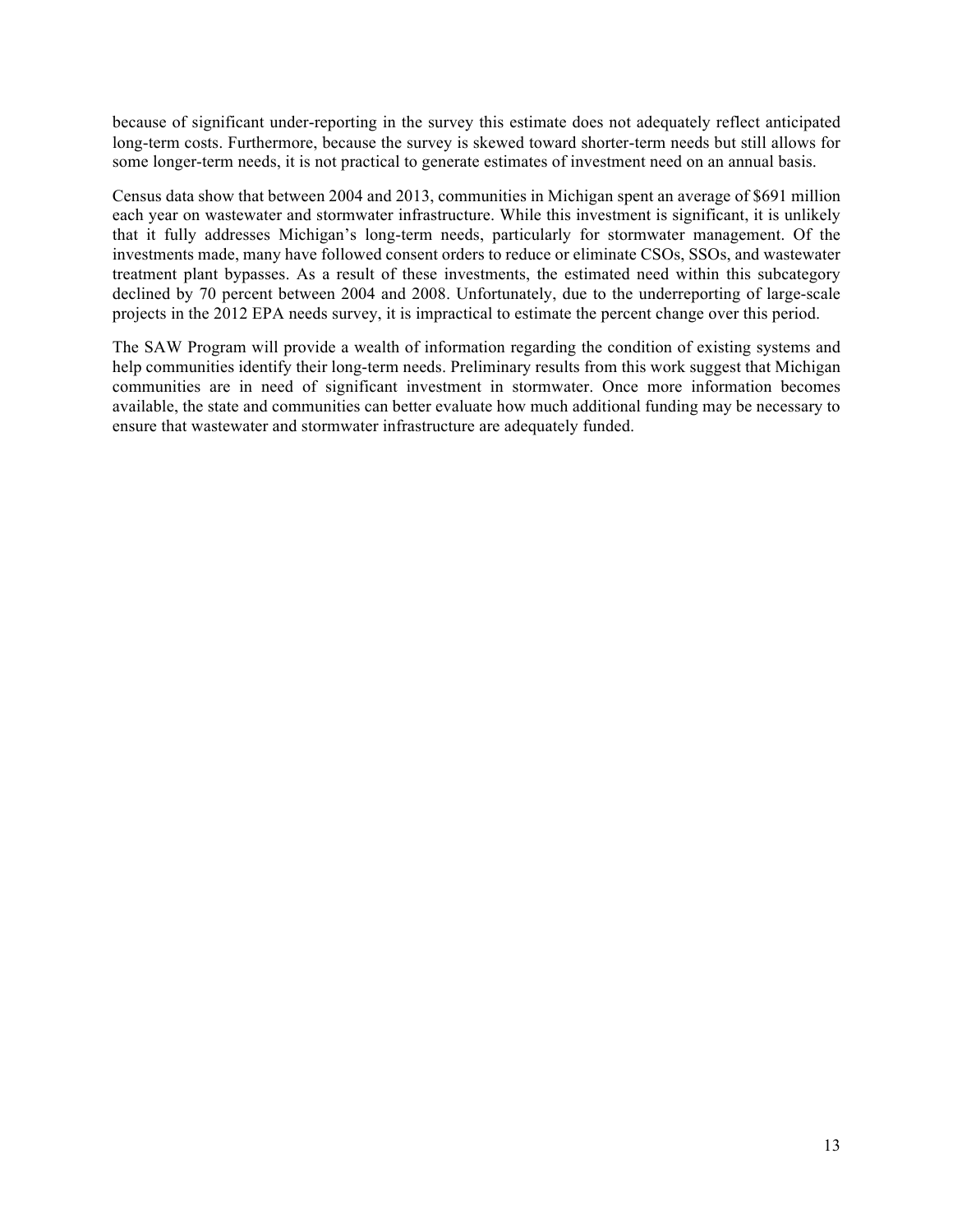### **Conclusion**

At the request of the Michigan Infrastructure & Transportation Association, Public Sector Consultants (PSC) assessed Michigan's water infrastructure investment needs, current and historical financing levels, and the amount of investment currently being made by communities across the state. As a part of that work, PSC developed a methodology to estimate Michigan's drinking water infrastructure investment needs that draws from the *Drinking Water Infrastructure Needs Survey*, and a U.S. Environmental Protection Agency (EPA) analysis of deficiencies in the survey results. While this approach to adapting national estimates to state needs may be somewhat simplified, PSC believes it better reflects the full range of investment needs that Michigan communities face. For stormwater and wastewater investments, a similar adjustment was not practical given available data. Estimated needs for stormwater and wastewater collected through the *Clean Watershed Needs Survey* significantly under-report Michigan's long-term investment needs for stormwater and wastewater infrastructure.

Perhaps more important than attempting to establish a precise projection of statewide investment needs is recognizing that enhanced planning is necessary at the local and state level to better quantify needs and ensure that investments are being made to continue to provide safe, reliable water supplies to residents, and to manage stormwater and wastewater appropriately.

### **MICHIGAN'S DRINKING WATER INVESTMENT GAP**

Between 2004 and 2013, average annual investments in drinking water infrastructure were \$447 million. This compares to an estimated investment need of between \$731 million and \$1.01 billion on an average annual basis until 2030. According to these estimates, Michigan is underinvesting in its drinking water infrastructure by anywhere from \$284 to \$563 million each year.

These estimates represent the additional spending needed to continue to provide clean drinking water to Michigan residents and businesses and to meet the requirements of the Safe Drinking Water Act. Furthermore, these estimates draw on data that were developed before the Flint drinking water crisis and do not reflect the additional investment that will be needed to reestablish a safe drinking water supply in that area.

### **MICHIGAN'S SEWER INVESTMENT GAP**

Compared to drinking water estimates, stormwater and wastewater figures are much murkier. Unfortunately, there is not a comprehensive estimate that accurately reflects the total long-term costs of ensuring that Michigan communities are adequately managing wastewater and stormwater. EPA survey results suggest that Michigan's estimated need is approximately \$2.14 billion. However, due to the survey method, it is not practical to generate an annual figure. Census data show that, between 2004 and 2013, communities in Michigan spent an average of \$691 million on wastewater and stormwater infrastructure each year. While this investment is significant, it is unlikely that it addresses Michigan's long-term needs, particularly for stormwater management.

The state's recent initiatives to collect additional information on sewer infrastructure through the Stormwater, Assest Management, and Wastewater (SAW) Program will provide a wealth of information regarding the condition of existing systems and help communities identify their long-term needs. Preliminary results from those initiatives suggest that Michigan communities are in need of significant investment in wastewater and stormwater infrastructure. Once more information becomes available, the state and communities can better evaluate how much additional funding may be necessary to ensure that wastewater and stormwater infrastructure are adequately funded.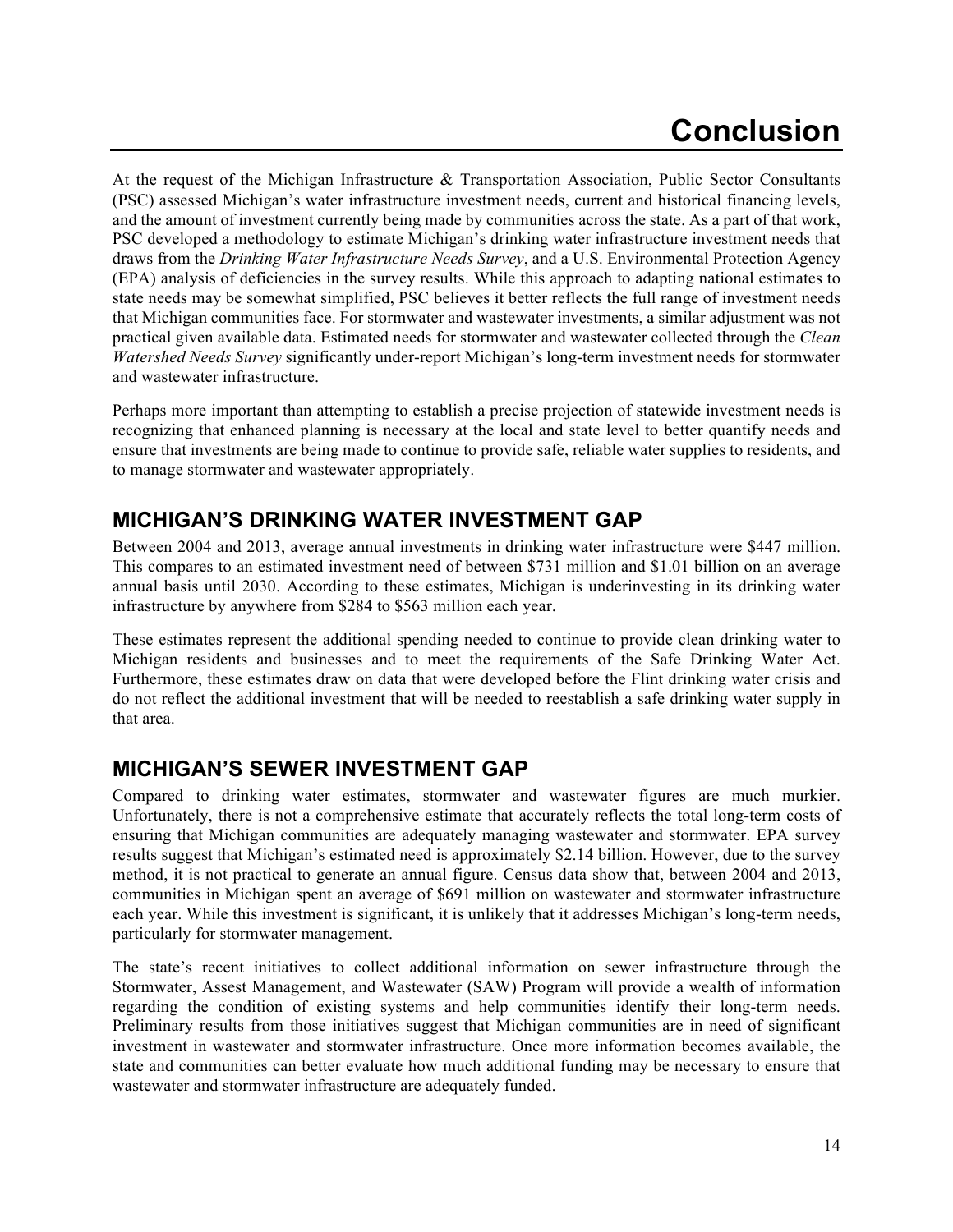- Bureau of Labor Statistics. Nd. *Consumer Price Index Inflation Calculator*, Washington D.C.: BLS. Available: http://www.bls.gov/data/inflation\_calculator.htm (accessed 11/15/15).
- Congressional Research Service. 2010. *Water Infrastructure Needs and Investment: Review and Analysis of Key Issues.* Washington D.C.: CRS. Available: https://www.fas.org/sgp/crs/homesec/RL31116.pdf (accessed 11/16/15).
- Michigan Department of Environmental Quality, Office of Drinking Water & Municipal Assistance, Revolving Loan Section. 2015a. *Michigan Drinking Water and Clean Water Revolving Loans through October 31, 2015.* Lansing, MI.: MDEQ.
- Michigan Department of Environmental Quality. 2015b. *Stormwater, Asset Management, and Wastewater (SAW) Program Highlights.* Lansing, MI.: MDEQ. Available: http://www.michigan.gov/deq/0,4561,7-135-3307\_3515\_4143-294952--,00.html (accessed  $11/16/15$ ).
- Michigan Office of the Great Lakes. 2015. *Sustaining Michigan's Water Heritage: A Strategy for the Next Generation.* Lansing, Michigan.: MOGL. Available: http://www.michigan.gov/documents/deq/deq-ogl-Draft\_Water\_Strategy\_and\_Appendices\_06-04-2015 491266 7.pdf (accessed 12/15/15).
- Municipal Advisory Council of Michigan, Michigan Water and Sewerage Debt Obligations as of November 13, 2015. Detroit, Michigan.: MAC.
- Personal communication from staff at the Michigan Department of Environmental Quality, Office of Drinking Water & Municipal Assistance to PSC. October 30, 2015. The number of community water systems and wastewater treatment plants in Michigan and percent of residents served.
- Personal communication from staff at the Michigan Department of Environmental Quality, Office of Drinking Water & Municipal Assistance to PSC. November 25, 2015. American Recovery and Reinvestment Act: State Revolving Loan Fund Capitalization.
- Personal communication from staff at the Michigan Department of Environmental Quality, Revolving Loan Section to PSC. January 14, 2016. 2012 Clean Watershed Needs Survey.
- Personal communication from staff at the Wayne County Department of Environment to PSC. November 24, 2015. Federal grants to the Rouge River National Wet Weather Demonstration Project.
- United States Department of Agriculture. Nd. *USDA Rural Development 2014 Progress Report.* Washington D.C.: USDA. Available: http://www.rd.usda.gov/files/RD2014ProgressReport.pdf (accessed 11/16/15).
- United States Environmental Protection Agency (EPA). 2016. *Clean Watersheds Needs Survey: 2012 Report to Congress.* EPA Report #EPA-830-R-15005. Washington D.C.: EPA. Available: http://www.epa.gov/sites/production/files/2015-12/documents/cwns\_2012\_report\_to\_congress-508-opt.pdf (accessed 02/08/16).
- United States Environmental Protection Agency (EPA). Nd. *Clean Watersheds Needs Survey: 2000 Report to Congress*. Washington D.C.: EPA. Available: http://water.epa.gov/scitech/datait/databases/cwns/2000reportdata.cfm (accessed 11/15/15).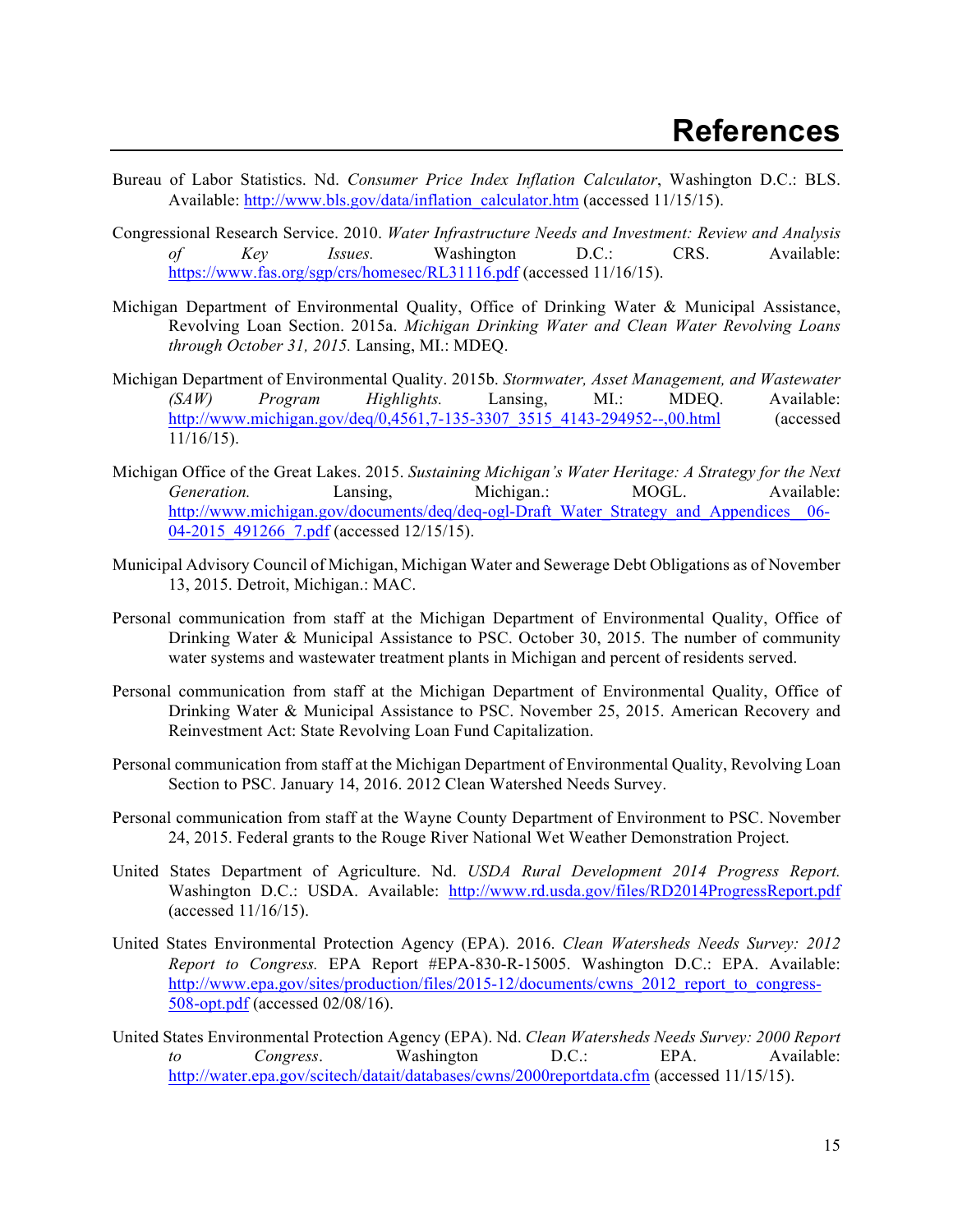- United States Environmental Protection Agency (EPA). Nd. *Clean Watersheds Needs Survey: 1996 Report to Congress*. Washington D.C.: EPA. Available: http://permanent.access.gpo.gov/websites/epagov/www.epa.gov/OWM/mtb/cwns/1996rtc/toc.htm (accessed 11/15/15).
- United States Environmental Protection Agency (EPA), Office of Water. 2002. *The Clean Water and Drinking Water Infrastructure Gap Analysis.* EPA Report #EPA-816-R-02-020. Washington D.C.: EPA. Available: http://water.epa.gov/aboutow/ogwdw/upload/2005\_02\_03\_gapreport.pdf (accessed 11/15/15).
- United States Environmental Protection Agency (EPA), Office of Water Management. 2010. *Clean Watersheds Needs Survey: 2008 Report to Congress.* EPA Report #EPA-832-R-10-002. Washington  $D.C.:$  EPA. Available: http://water.epa.gov/scitech/datait/databases/cwns/upload/cwns2008rtc.pdf (accessed 11/15/15).
- United States Environmental Protection Agency (EPA), Office of Water Management. 2008. *Clean Watersheds Needs Survey: 2004 Report to Congress*. Washington D.C.: EPA. Available: http://water.epa.gov/scitech/datait/databases/cwns/upload/2008\_01\_09\_2004rtc\_cwns2004rtc.pdf (accessed 11/15/15).
- United States Environmental Protection Agency (EPA), Office of Water, Office of Ground Water and Drinking Water, Drinking Water Protection Division. 2013. *Drinking Water Infrastructure Needs Survey and Assessment: Fifth Report to Congress.* EPA Report #816-R-13-006. Washington D.C.: EPA. Available: http://water.epa.gov/grants\_funding/dwsrf/upload/epa816r13006.pdf (accessed 11/15/15).
- United States Environmental Protection Agency (EPA), Office of Water, Office of Ground Water and Drinking Water, Drinking Water Protection Division. 2009. *Drinking Water Infrastructure Needs Survey and Assessment: Fourth Report to Congress.* EPA Report #816-R-09-001. Washington D.C.: BPA. EPA. Available: http://water.epa.gov/infrastructure/drinkingwater/dwns/upload/2009\_03\_26\_needssurvey\_2007\_r eport\_needssurvey\_2007.pdf (accessed 11/15/15).
- United States Environmental Protection Agency (EPA), Office of Water, Office of Ground Water and Drinking Water, Drinking Water Protection Division. 2005. *Drinking Water Infrastructure Needs Survey and Assessment: Third Report to Congress.* EPA Report #EPA 816-R-05-001. Washington D.C.: BPA. EPA. Available: http://yosemite.epa.gov/ee/epa/ria.nsf/vwAN/report\_needssurvey\_2003.pdf/\$file/report\_needssur vey\_2003.pdf (accessed 11/15/15).
- United States Environmental Protection Agency (EPA), Office of Water, Office of Ground Water and Drinking Water, Drinking Water Protection Division. 2001. *Drinking Water Infrastructure Needs Survey and Assessment: Second Report to Congress.* EPA Report #816-R-01-004. Washington D.C.: BPA. EPA. Available: http://nepis.epa.gov/Exe/ZyPDF.cgi/200024WV.PDF?Dockey=200024WV.PDF (accessed 11/15/15).
- United States Environmental Protection Agency (EPA), Office of Water, Office of Ground Water and Drinking Water, Drinking Water Protection Division. 1997. *Drinking Water Infrastructure Needs Survey and Assessment: First Report to Congress.* EPA Report #812-R-97-001. Washington D.C.: EPA. Available: https://www.hsdl.org/?view&did=480630 (accessed 11/15/15).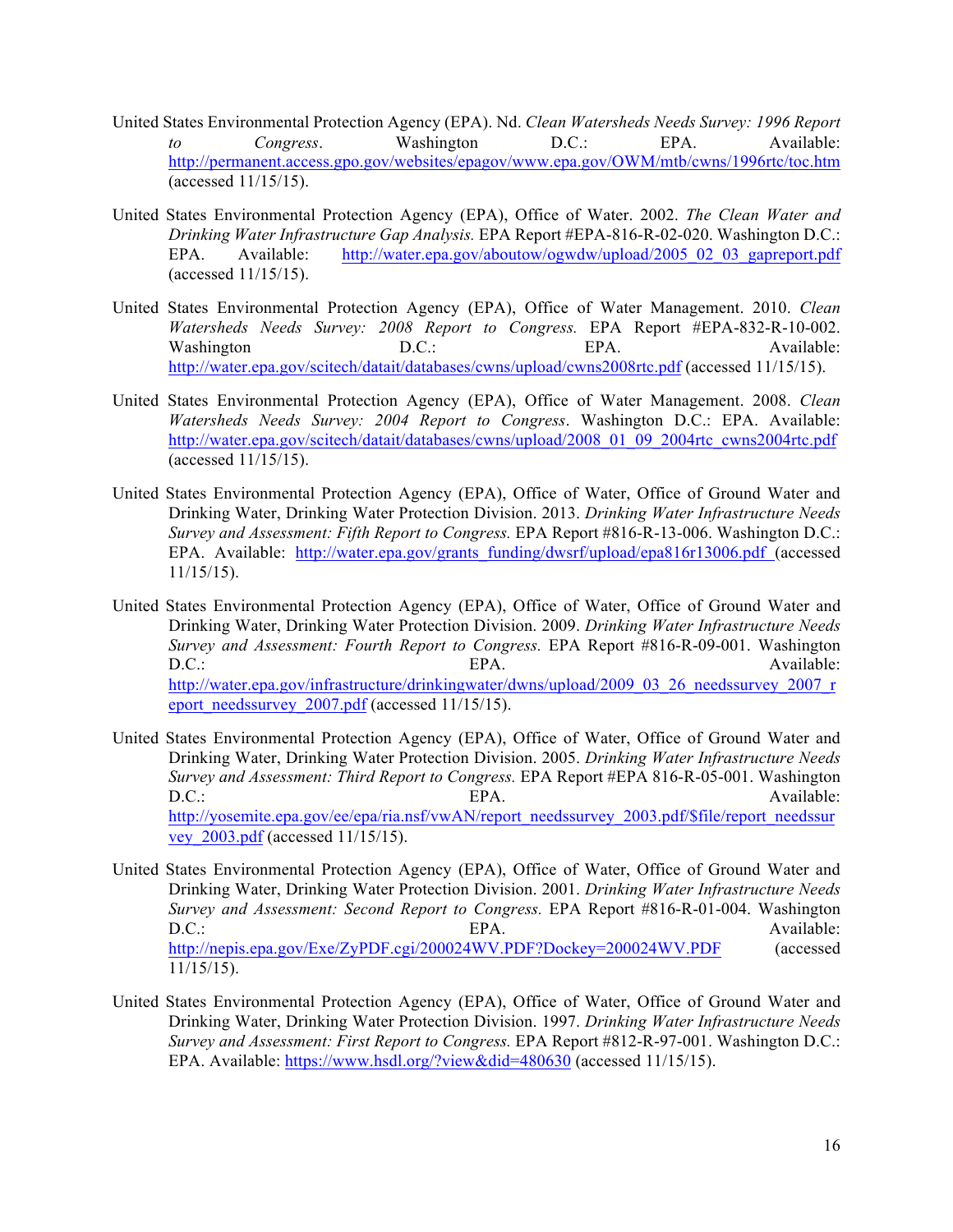- Urban Institute. 2015. *Compellation of U.S. Census Bureau State and Local Finance Data*. Washington D.C.: Urban Institute. Available: http://slfdqs.taxpolicycenter.org/ (accessed 11/15/15).
- Verhougstraete et al. 2015. *Linking Fecal Bacteria in Rivers to Landscape, Geochemical, and Hydrologic Factors and Sources at the Basin Scale.* Proceedings of the National Academy of Sciences of the United States of America. Vol. 112. No. 33. Pages 10419–10424. Available: http://www.pnas.org/content/112/33/10419.full (accessed 12/15/15).